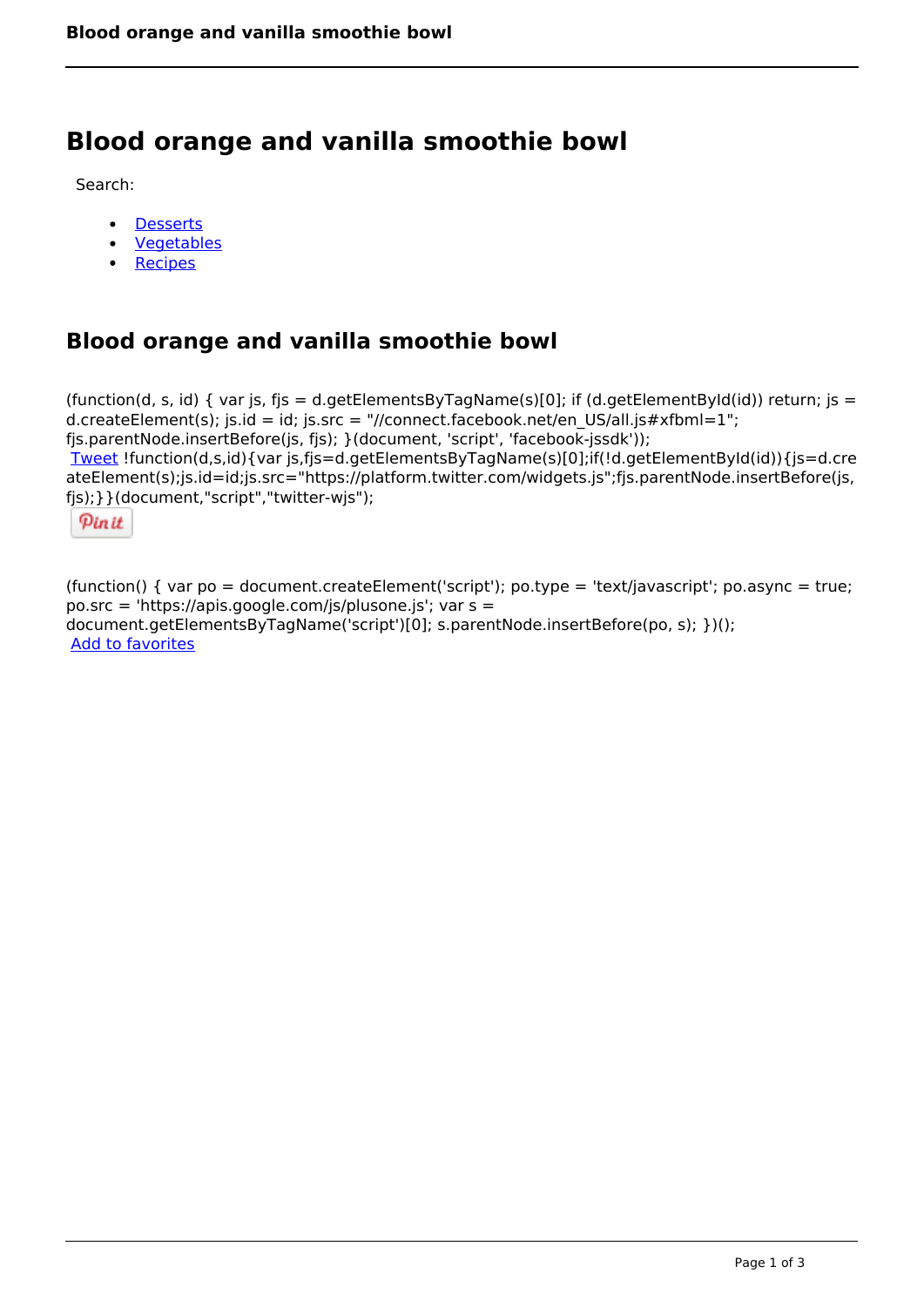

#### Rate this recipe

0 people are cooking this [Count me in](https://www.naturalhealthmag.com.au/flag/flag/favorites/2529?destination=printpdf%2F2529&token=fdc185239003de07efc324355fa2423b)

Squeeze in an extra serve of veg with this sneakily nutritious sweet.

## SERVES 1

Even if you're at the top of your smoothie bowl game, you probably haven't tried cauliflower in your creations. When raw and frozen, it's actually quite neutral tasting, and full of vitamins that can be lost in cooking. Use it to thicken your next smoothie and sub out some of the usual frozen banana for a lower sugar option.

## **Ingredients**

- $\cdot$   $\frac{1}{4}$  cup frozen cauliflower
- 1 medium frozen banana
- $\cdot$   $\frac{1}{2}$  tsp ground cinnamon
- $\cdot$   $\frac{1}{4}$  tsp ground ginger
- ½ blood orange, skin removed
- 30 g vanilla pea protein
- $\cdot$  ¼ tsp sea salt
- $\cdot$   $\frac{1}{2}$  cup nut milk

Add all ingredients to blender and slowly add the milk, blending until smooth.